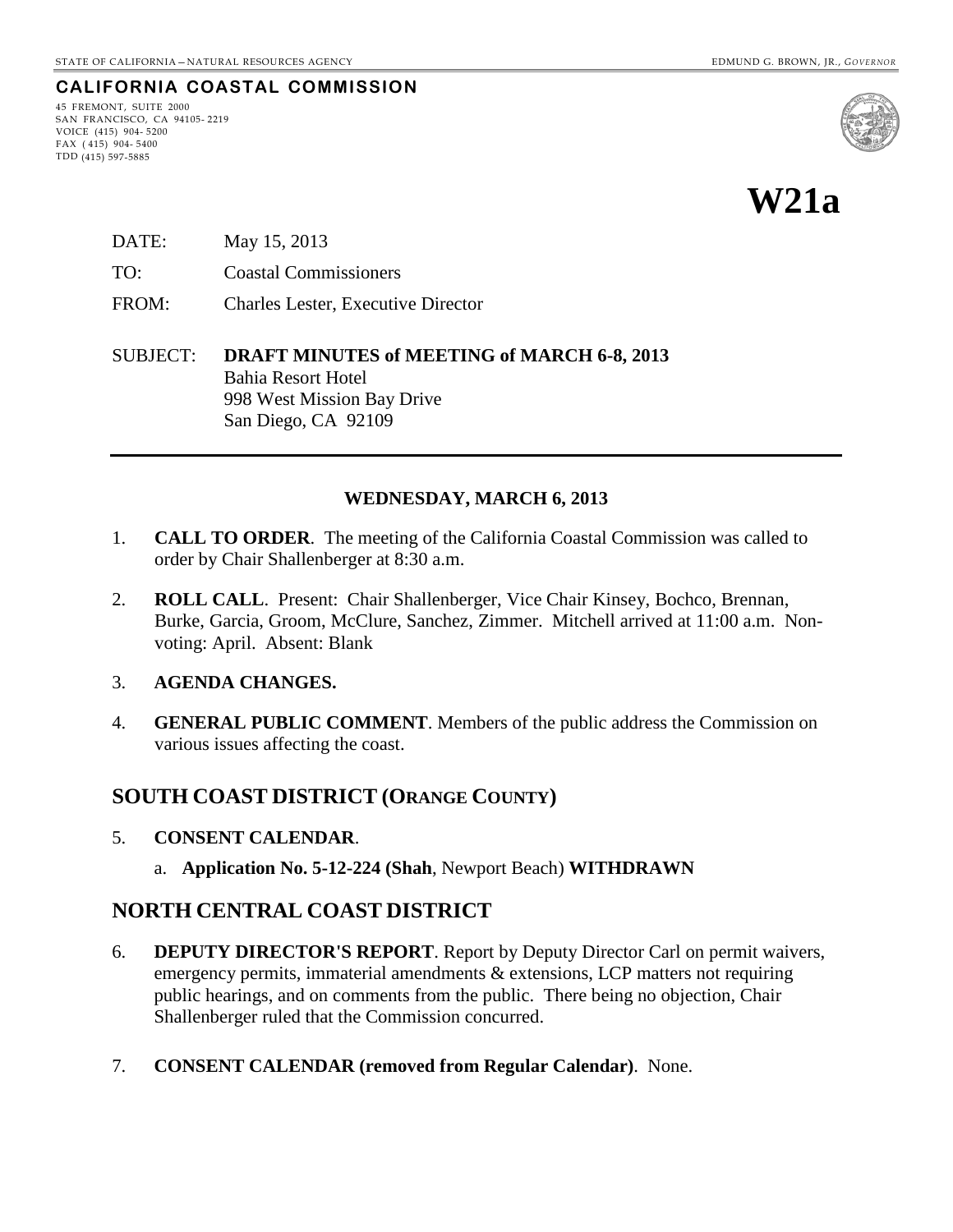#### 8. **NEW APPEALS**.

a. **Appeal No. A-2-SMC-10-15 (Irizarry,** San Mateo Co.) Staff recommended that the Commission determine that the appeal raised substantial issue on the grounds in which the appeal was filed. There being no objection, Chair Shallenberger ruled that the Commission found substantial issue and opened the hearing on the merits of the project.

**Motion & vote**: Kinsey moved to approve pursuant to the staff recommendation and recommended a yes vote, seconded by Brennan. The roll call vote was nine in favor (Bochco, Brennan, Burke, Garcia, Groom, Kinsey, McClure, Zimmer, Shallenberger) and one opposed (Sanchez). **Approved with conditions**.

## 9. **COASTAL PERMIT APPLICATIONS**.

- a. **Application No. A-2-MAR-10-22 (Magee & Brader,** Marin Co.) [**POSTPONED**]
- b. **Application No. A-2-MAR-09-10 (Crosby,** Muir Beach) [**POSTPONED**]

## 10. **RECONSIDERATION**.

a. **Reconsideration No. A-2-SMC-11-32-R (Cattermole,** San Mateo Co.) [**POSTPONED**]

# **CENTRAL COAST DISTRICT**

- 11. **DEPUTY DIRECTOR'S REPORT**. Report by Deputy Director Carl on permit waivers, emergency permits, immaterial amendments & extensions, LCP matters not requiring public hearings, and on comments from the public. There being no objection, Chair Shallenberger ruled that the Commission concurred.
- 12. **CONSENT CALENDAR (removed from Regular Calendar)**. None.

# 13. **LOCAL COASTAL PROGRAMS (LCPs)**

- a. **Monterey County LCP Amendment No. 1-11 (Housing). [WITHDRAWN]**
- b. **City of Grover Beach LCP Amendment No. 1-12 Part 1 (Grover Beach Lodge). [POSTPONED]**

# 14. **NEW APPEALS**.

a. **Appeal No. A-3-MRB-12-26 (Hough,** San Luis Obispo Co.) Staff recommended the Commission determine that no substantial issue exists on the grounds in which the appeal was filed.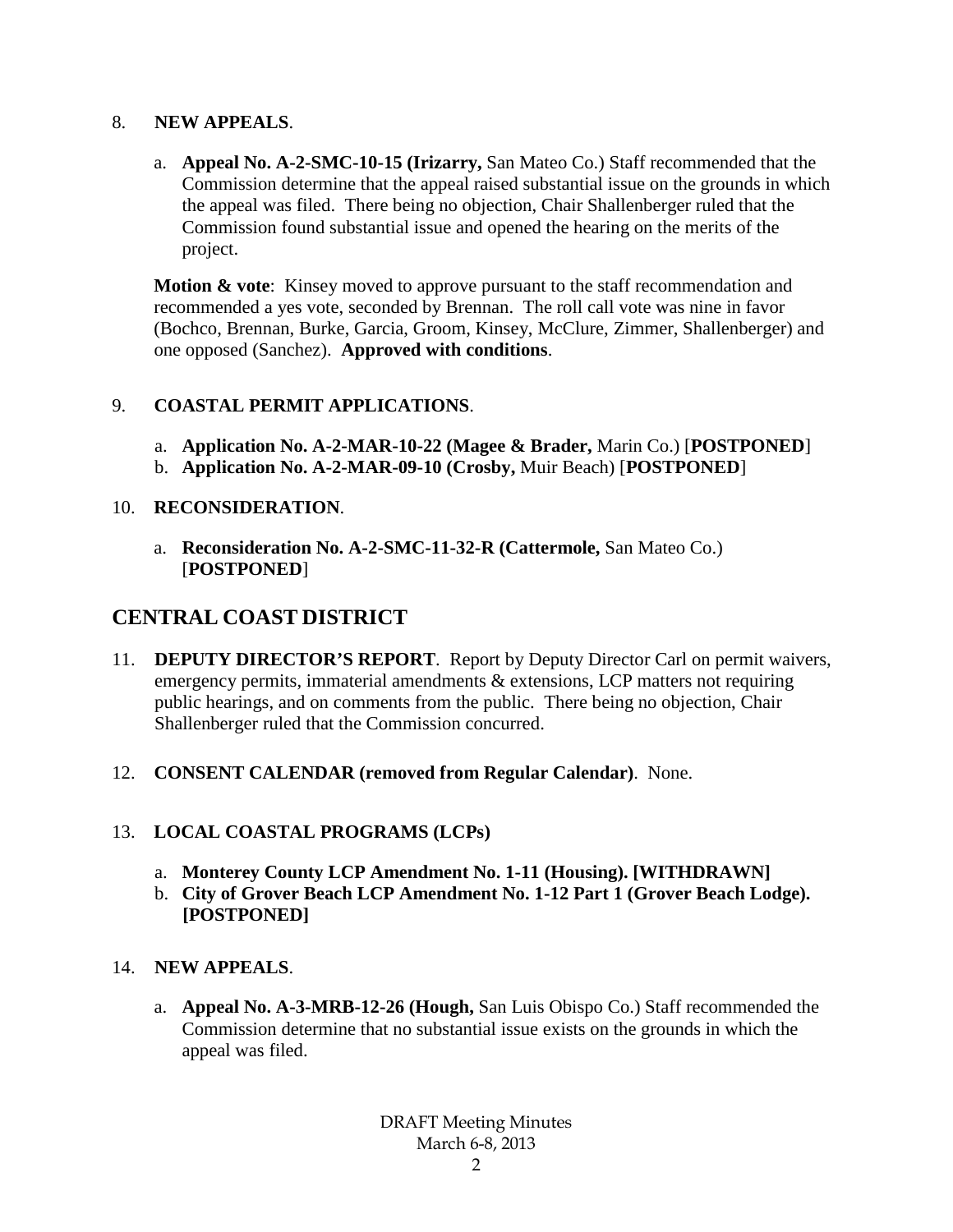**Motion & vote**: Kinsey moved to determine that the appeal raised no substantial issue on the grounds on which the appeal was filed and recommended a yes vote, seconded by Brennan. Chair Shallenberger ruled that the vote was unanimous in favor of the motion. **No Substantial Issue found.**

# **SOUTH COAST DISTRICT (ORANGE COUNTY)**

- 15. **DEPUTY DIRECTOR'S REPORT FOR ORANGE COUNTY**. Report by Deputy Director Sarb on permit waivers, emergency permits, immaterial amendments  $\&$ extensions, LCP matters not requiring public hearings, and on comments from the public. There being no objection, Chair Shallenberger ruled that the Commission concurred.
- 16. **CONSENT CALENDAR (removed from Regular Calendar)**. Staff moved 2 items [**18e, 18g**] to the expanded consent calendar and recommended approval with conditions.

**Motion & vote**: Sanchez moved to approve and recommended a yes vote, seconded by Brennan. Chair Shallenberger ruled that the vote was unanimous in favor of the motion. **Approved with conditions.**

## 17. **LOCAL COASTAL PROGRAMS (LCPs).**

a. **City of Newport Beach LCP Amendment No. NPB-MAJ-1-12 (Marina Park Height Limit)**. Staff recommended denial as submitted and approval with suggested modifications.

**Motion & vote**: Brennan moved to certify the Land Use Plan as submitted and recommended a no vote, seconded by Sanchez. Chair Shallenberger ruled that the vote was unanimous in favor of the motion. **Certification denied**.

**Motion**: Brennan moved to certify the Land Use Plan if modified as suggested and recommended a yes vote, seconded by McClure.

**Amending motion & vote**: Brennan moved to change the modification to allow the 73 foot tower and recommended a yes vote, seconded by McClure. The roll call vote was 8 in favor (Bochco, Brennan, Burke, Garcia, Groom, Kinsey, McClure, Zimmer) and 2 opposed (Sanchez, Shallenberger). **Approved**.

**Vote on the main motion**: The roll call vote was 8 in favor (Bochco, Brennan, Burke, Garcia, Groom, Kinsey, McClure, Zimmer) and 2 opposed (Sanchez, Shallenberger). **Approved with modifications**.

# 18. **COASTAL PERMIT APPLICATIONS**.

a. **Application No. 5-11-178 (Cervantes-Morehart,** Newport Beach) Staff recommended approval with conditions.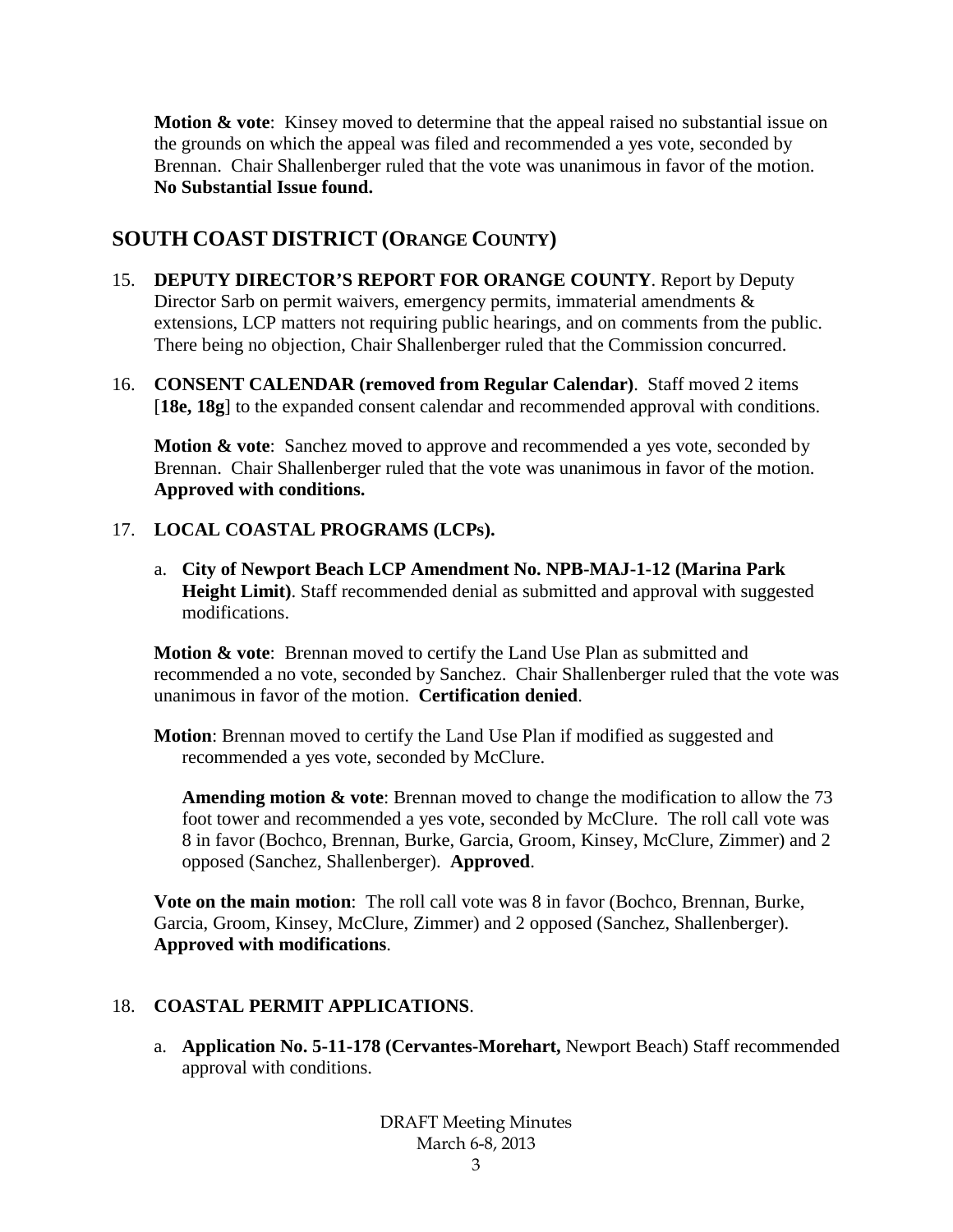**Motion & vote**: Sanchez moved to approve pursuant to the staff recommendation and recommended a yes vote, seconded by Bochco. Chair Shallenberger ruled that the vote was unanimous in favor of the motion. **Approved with conditions.**

b. **Application No. 5-12-134 (City of Newport Beach Fire Rings Removal**) Staff recommended denial.

**Motion**: Sanchez moved to approve pursuant to the staff recommendation and recommended a no vote, seconded by Garcia.

**Motion & vote:** Brennan moved to continue and recommended a yes vote, seconded by Zimmer. Chair Shallenberger ruled that the vote was unanimous in favor of the motion. **Continued.**

- c. **Application No. 5-12-155 (Jahangiri & Levering,** Newport Beach) [**POSTPONED**]
- d. **Application No. 5-12-198 (Blue Lagoon Community Association,** Laguna Beach) [**POSTPONED**]
- e. **Application No. 5-12-246 (Howard & Kurnick,** San Clemente) Moved by staff to the expanded consent calendar. **Approved with conditions**.
- f**. Application No. 5-12-268 (City of Huntington Beach**, Huntington Beach) [**POSTPONED**]
- g. **Application No. 5-12-303 (Mesa Consolidated Water District,** Newport Beach) Moved by staff to the expanded consent calendar. **Approved with conditions**.

# **STATEWIDE**

- 19. **APPROVAL OF MINUTES**. None.
- 20. **COMMISSIONERS' REPORTS**. Information only.
- 21. **CONSERVANCY REPORT**. Information only.
- 22. **SANTA MONICA MOUNTAINS CONSERVANCY REPORT**. Information only.
- 23. **SANTA MONICA BAY RESTORATION REPORT**. Information only.
- 24. **DEPUTY ATTORNEY GENERAL'S REPORT**. Information only.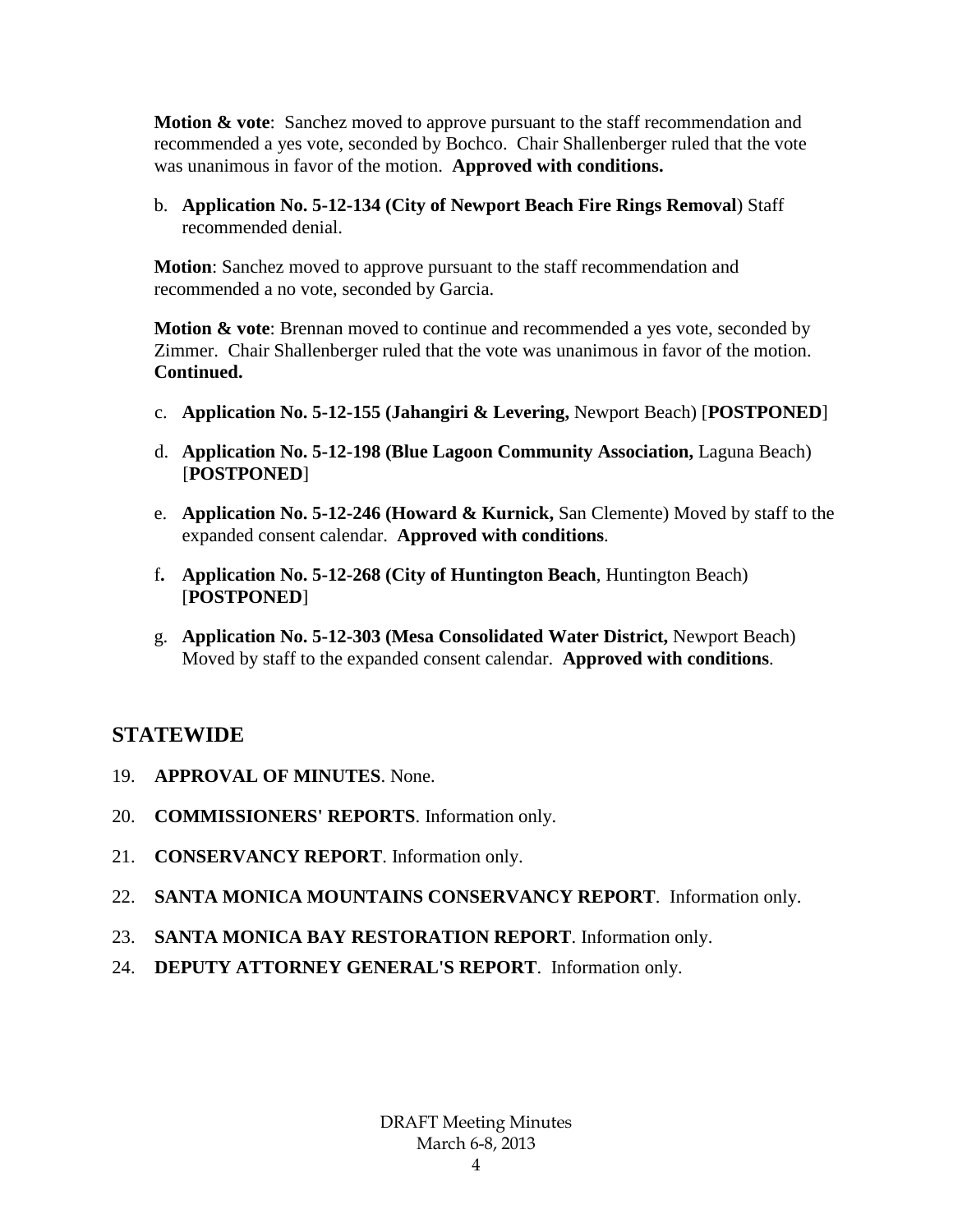25. **EXECUTIVE DIRECTOR'S REPORT** including reports and possible Commission action on legislation and water quality.

a. **Courier Service Contract.** Staff recommended approval of the contract. **Motion & vote**: Sanchez moved to approve, seconded by Brennan. Chair Shallenberger ruled that the vote was unanimous in favor of the motion. **Approved**.

The Commission recessed for the day at 3:00 p.m.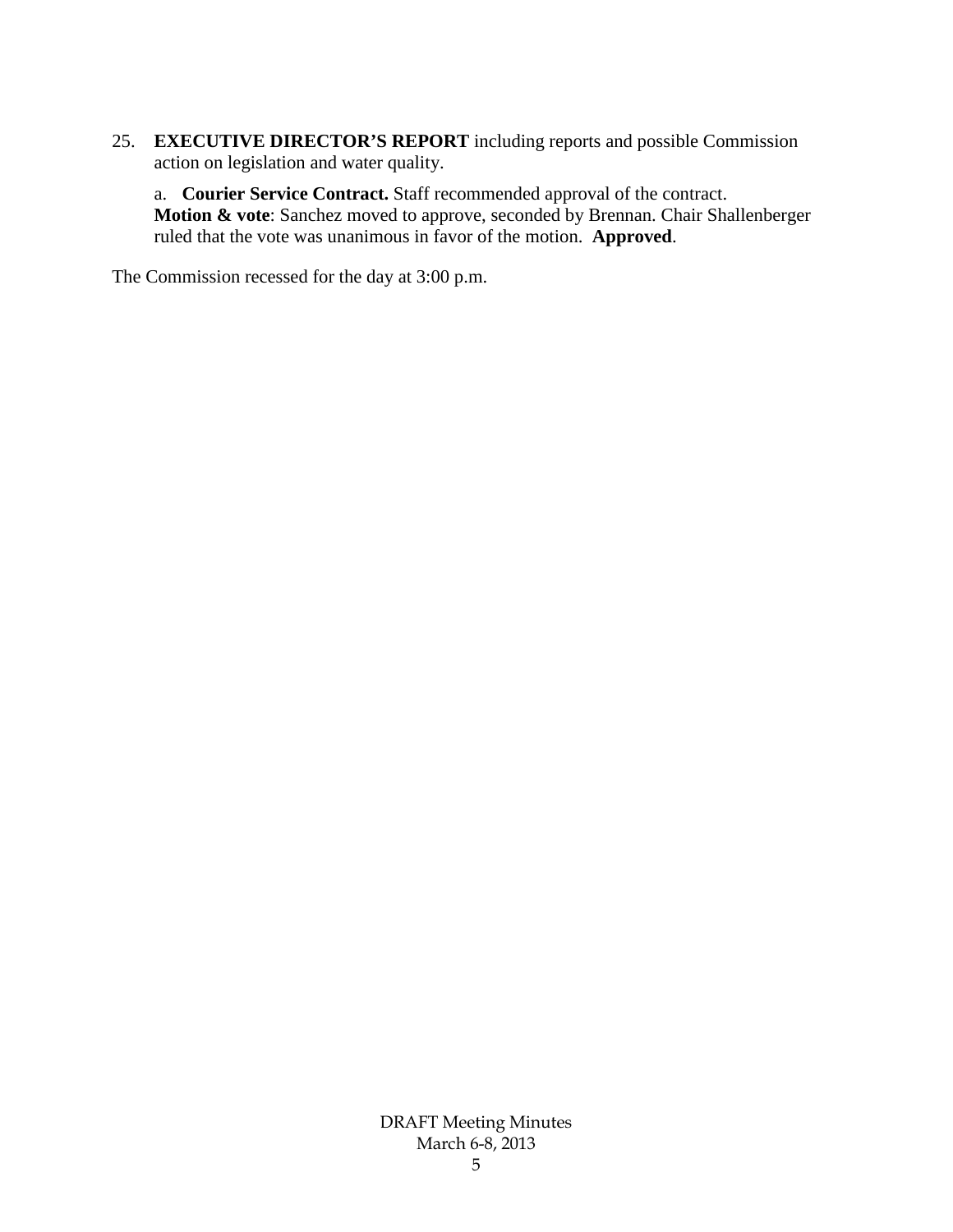## **THURSDAY, MARCH 7, 2013**

- 1. **CALL TO ORDER**. The meeting of the California Coastal Commission was called to order at 8:30 a.m. by Chair Shallenberger.
- 2. **ROLL CALL**. Present: Chair Shallenberger, Vice Chair Kinsey, Bochco, Brennan, Burke, Garcia, Groom, McClure, Sanchez, Zimmer. Blank and Mitchell arrived at 9:30. Nonvoting: April

### 3. **AGENDA CHANGES**

4. **GENERAL PUBLIC COMMENT**. Members of the public addressed the Commission on various issues affecting the coast.

# **SOUTH COAST DISTRICT (LOS ANGELES COUNTY)**

5. **CONSENT CALENDAR**. Staff recommended approval of the consent calendar.

**Motion & vote:** Sanchez moved to approve pursuant to the staff recommendation and recommended a yes vote, seconded by Kinsey. Chair Shallenberger ruled that the vote was unanimous in favor of the motion. **Approved with conditions.**

- a. **Application No. 5-12-317 (City of Long Beach Public Works (DPW)**, Long Beach)
- b. **Application No. 5-12-343 (Ennis**, Playa Del Rey)
- c. **Application No. 5-13-002 (Mass,** Pacific Palisades)

# **SAN DIEGO DISTRICT**

- 6. **CONSENT CALENDAR**. Staff recommended approval of the consent calendar.
	- a. **Application No. 6-12-078 (Farmar,** San Diego Co.)
	- b. **Application No. 6-12-087 (Cities of Carlsbad, & Oceanside Coastal Rail Trail)**
	- c. **Application No. 6-13-2 (Verizon Wireless,** San Diego)

**Motion & vote:** Brennan moved to approve pursuant to the staff recommendation and recommended a yes vote, seconded by Kinsey. Chair Shallenberger ruled that the vote was unanimous in favor of the motion. **Approved with conditions.**

# **ENFORCEMENT**

7. **ENFORCEMENT REPORT**. Report by Chief of Enforcement on Statewide Enforcement Program. None.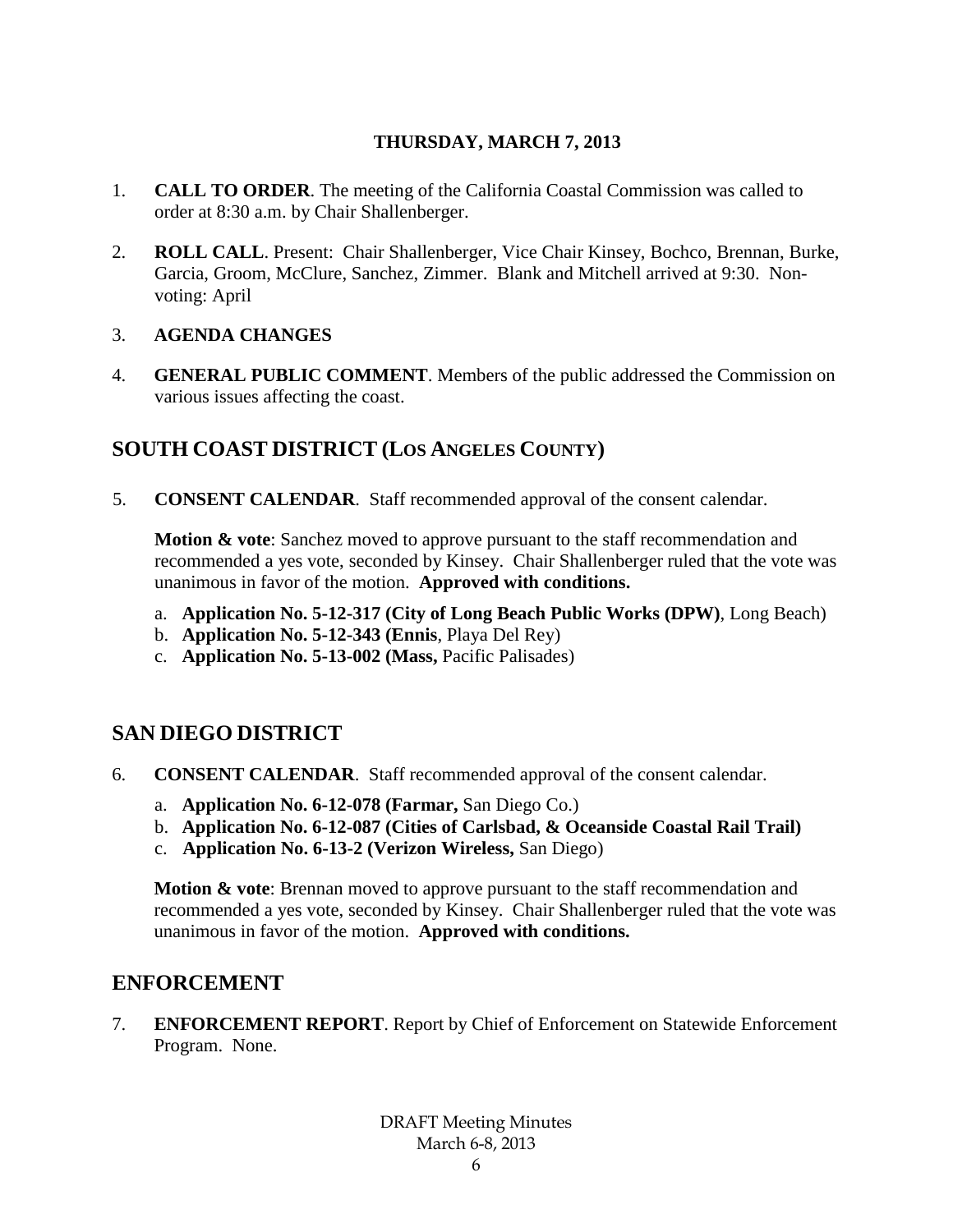8. **Commission Cease and Desist Order Amendment No. CCC-09-CD-01-A (Ackerberg** – Malibu, Los Angeles Co.) Staff recommended that Commission issue the Cease and Desist Order.

**Motion & vote:** Brennan moved to issue the Cease and Desist order pursuant to the staff recommendation and recommended a yes vote, seconded by Zimmer. Chair Shallenberger ruled that the vote was unanimous in favor of the motion. **Approved**.

9. **Consent Cease and Desist Order No. CCC-13-CD-02 (Caribbean Dana Point Investors LLC,** Dana Point, Orange Co.) Staff recommended that Commission issue the Cease and Desist Order.

**Motion & vote:** Brennan moved to issue the Cease and Desist order pursuant to the staff recommendation and recommended a yes vote, seconded by Kinsey. Chair Shallenberger ruled that the vote was unanimous in favor of the motion. **Approved**.

10. **Consent Restoration Order No. CCC-13-RO-02 (Caribbean Dana Point Investors LLC,** Dana Point, Orange Co.) Staff recommended that Commission issue the Restoration Order.

**Motion & vote**: Brennan moved to issue the Restoration order pursuant to the staff recommendation and recommended a yes vote, seconded by Kinsey. Chair Shallenberger ruled that the vote was unanimous in favor of the motion. **Approved**.

# **REPORT OF CLOSED SESSION.**

*Altman et al. v. CCC*- The Commission received litigation information. *CCC v. United States Department of the Navy et al.* – The Commission received litigation information and advice. *Cattermole v. CCC* – The Commission received litigation information and advice. *Mulryan Properties, LLLP v. CCC* – The Commission received litigation information, advice and gave direction.

# **SOUTH COAST DISTRICT (LOS ANGELES COUNTY)**

- 11. **DEPUTY DIRECTOR'S REPORT FOR LOS ANGELES COUNTY**. Report by Deputy Director Ainsworth on permit waivers, emergency permits, immaterial amendments & extensions, LCP matters not requiring public hearings, and on comments from the public. There being no objection, Chair Shallenberger ruled that the Commission concurred.
- 12. **CONSENT CALENDAR (removed from Regular Calendar)**. None.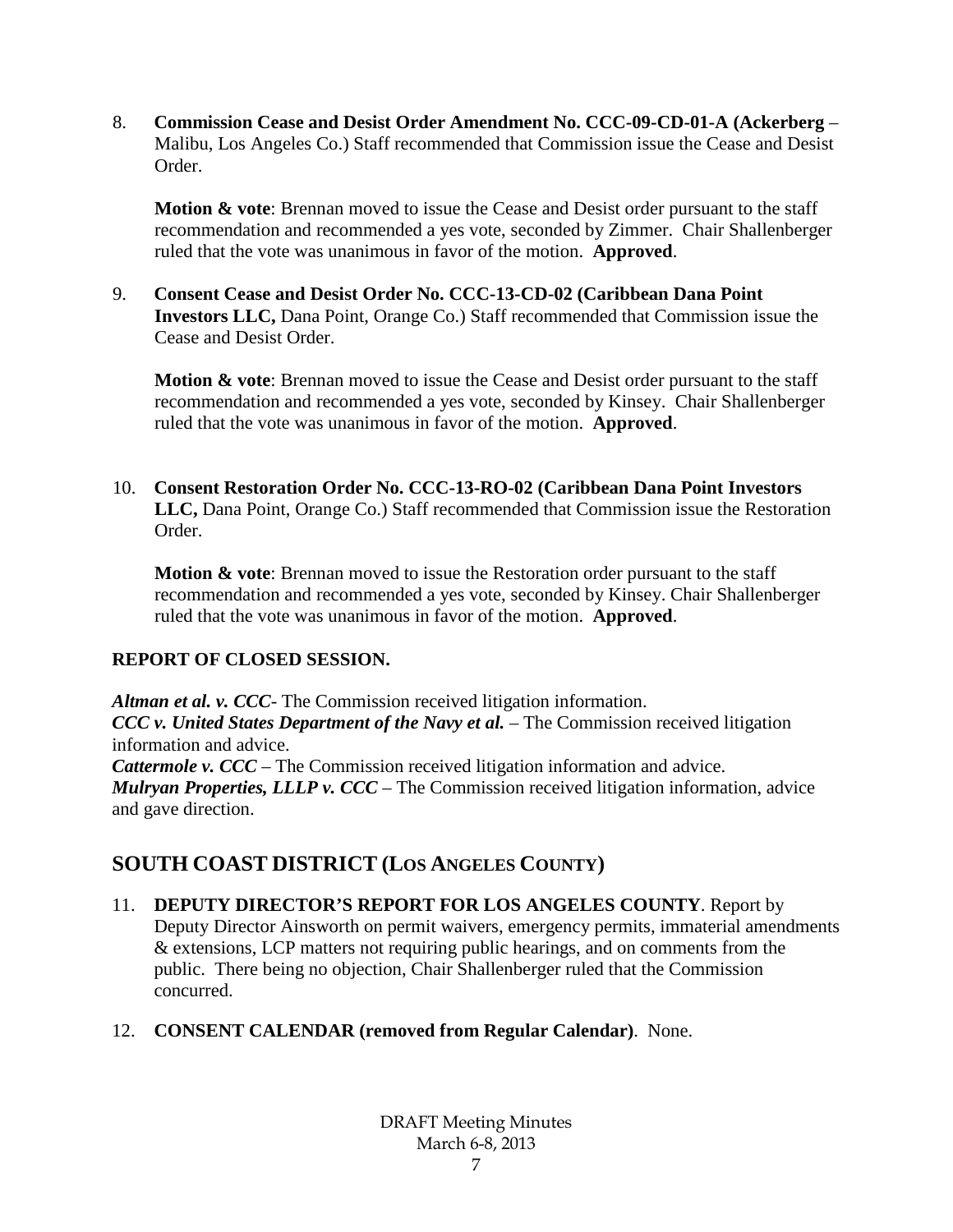#### 13. **PERMIT AMENDMENTS**.

a. **Permit No. 5-06-460-A3 (Orange County Flood Control District,** Long Beach) Staff recommended approval with conditions.

**Motion & vote**: Kinsey moved to approve pursuant to the staff recommendation and recommended a yes vote, seconded by Brennan. Chair Shallenberger ruled that the vote was unanimous in favor of the motion. **Approved with conditions**.

# **SOUTH CENTRAL COAST DISTRICT**

- 14. **DEPUTY DIRECTOR'S REPORT**. Report by Deputy Director Ainsworth on permit waivers, emergency permits, immaterial amendments & extensions, LCP matters not requiring public hearings, and on comments from the public. There being no objection, Chair Shallenberger ruled that the Commission concurred.
- 15. **CONSENT CALENDAR (removed from Regular Calendar)**. Staff moved one item [**17a**] to the expanded consent calendar and recommended approval with conditions.

**Motion & vote**: Brennan move to approve pursuant to the staff recommendation and recommended a yes vote, seconded by Kinsey. Chair Shallenberger ruled that the vote was unanimous in favor of the motion. **Approved with conditions**.

### 16. **LOCAL COASTAL PROGRAMS (LCPs).**

a. **County of Santa Barbara LCP Amendment No. MAJ-4-11 (Time Extensions Due to Economic Hardship).** Staff recommended denial as submitted and approval if modified as suggested by staff.

**Motion & vote**: Zimmer moved to reject the Implementation Plan as submitted and recommended a yes vote, seconded by Bochco. Chair Shallenberger ruled that the vote was unanimous in favor of the motion. **Certification denied as submitted**.

**Motion & vote**: Zimmer moved to certify the Implementation Plan if modified as suggested and recommended a yes vote, seconded by Bochco. Chair Shallenberger ruled that the vote was unanimous in favor of the motion. **Approved with modifications**.

b. **City of Oxnard LCP Amendment No. OXN-MAJ-1-12.** Staff recommended denial as submitted and approval with suggested modifications.

**Motion & vote**: Brennan moved to certify the Land Use Plan as submitted and recommended no vote, seconded by McClure. Chair Shallenberger ruled that the vote was unanimous in opposition to the motion. **Certification denied**.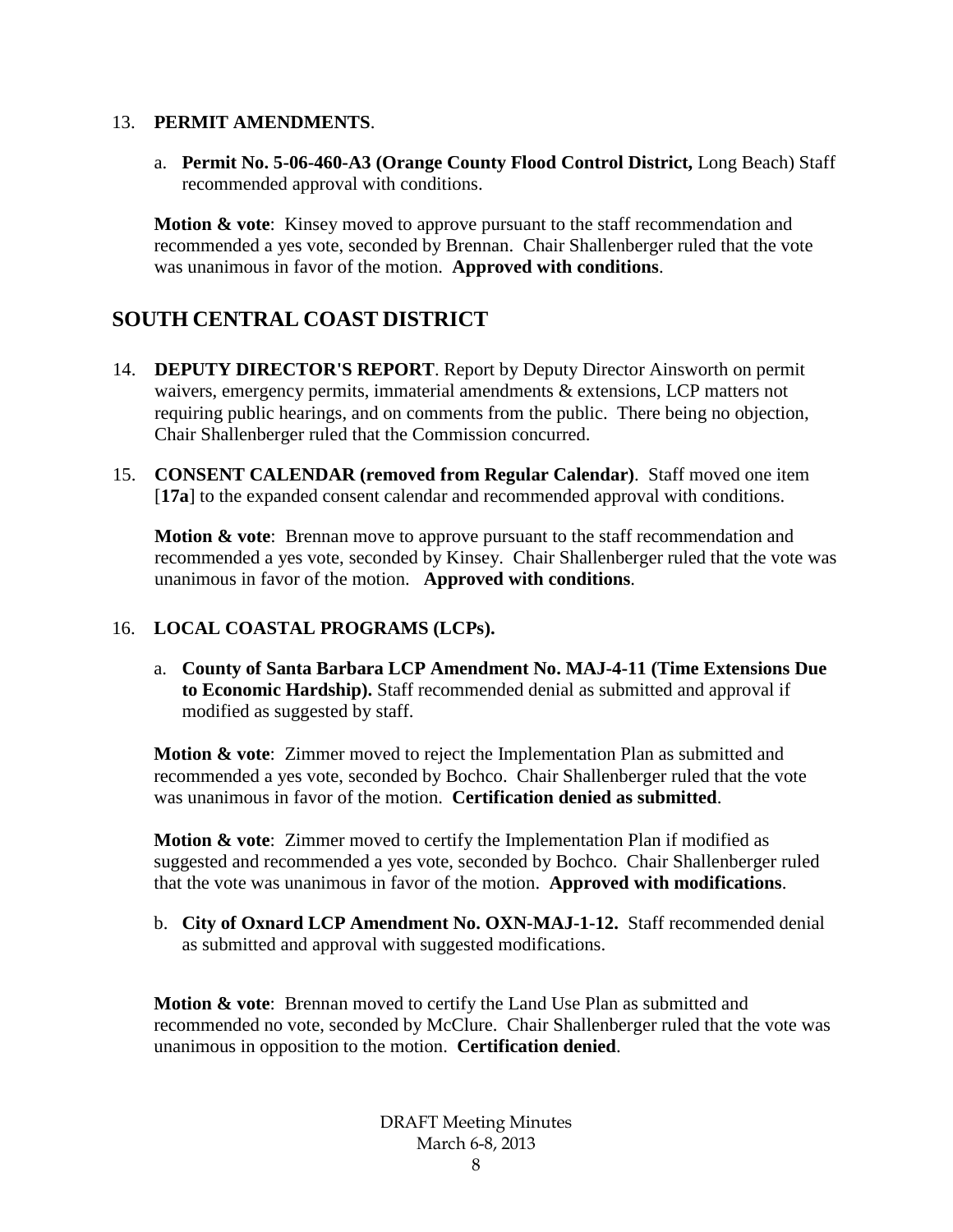**Motion & vote**: Brennan moved to certify the Land Use Plan if modified as suggested and recommended a yes vote, seconded by McClure. The roll call vote was 11 in favor (Blank, Bochco, Brennan, Burke, Garcia, Groom, Kinsey, McClure, Mitchell, Zimmer, Shallenberger) and one opposed (Sanchez). **Approved with modifications**.

**Motion & vote**: Brennan moved to reject the Implementation Plan as submitted and recommended a yes vote, seconded by McClure. Chair Shallenberger ruled that the vote was unanimous in favor of the motion. **Certification denied**.

**Motion & vote:** Brennan moved to certify the Implementation Plan if modified as suggested and recommended a yes vote, seconded by McClure. The roll call vote was 10 in favor (Blank, Bochco, Brennan, Burke, Garcia, Groom, McClure, Mitchell, Zimmer, Shallenberger) and one opposed (Sanchez). [*Kinsey was not present for this vote*] **Approved with modifications.**

# 17. **NOTICE OF IMPENDING DEVELOPMENT.**

a. **Application No. CIH-NOID-1-12 (Channel Islands Harbor**) Moved by staff to the expanded consent calendar. **Approved with conditions**.

### 18. **COASTAL PERMIT APPLICATIONS**.

a. **Application No. 4-12-065 (Ventura Port District,** San Buenaventura) Staff recommended approval with conditions.

**Motion & vote:** Brennan moved to approve pursuant to the staff recommendation and recommended a yes vote, seconded by McClure. Chair Shallenberger ruled that the vote was unanimous in favor of the motion. **Approved with conditions**.

# **SAN DIEGO COAST DISTRICT**

- 19. **DEPUTY DIRECTOR'S REPORT**. Report by Deputy Director Sarb on permit waivers, emergency permits, immaterial amendments & extensions, LCP matters not requiring public hearings, and on comments from the public. There being no objection, Chair Shallenberger ruled that the Commission concurred.
	- a. **City of Carlsbad LCP Amendment No. CAR-MAJ-2-11A (Reasonable Accommodations) Certification Review.** Staff recommended the Commission concur with the Executive Director's determination. There being no objection, Chair Shallenberger ruled that the Commission concurred.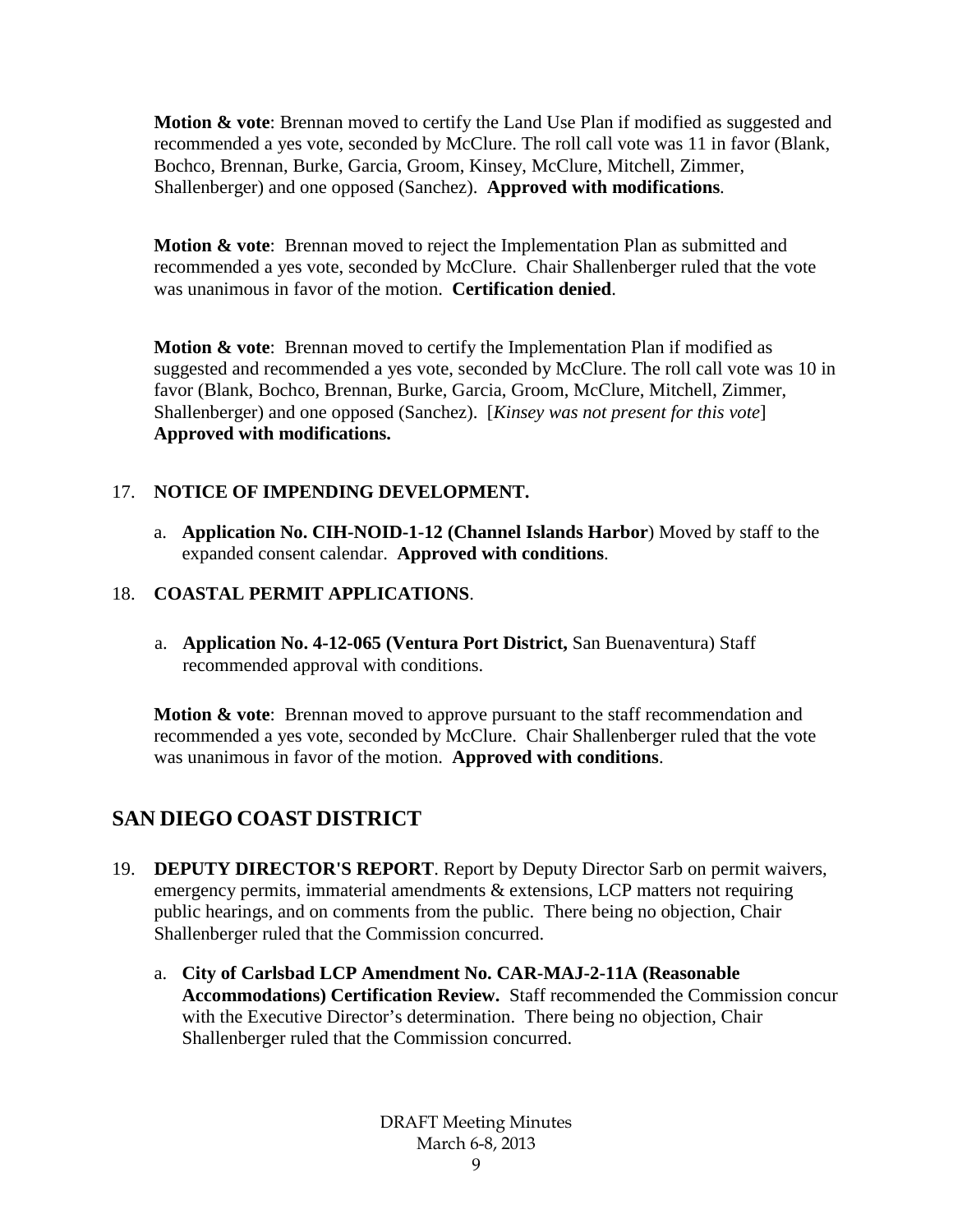20. **CONSENT CALENDAR (removed from Regular Calendar)**. Staff moved 2 items [**23b, 23c**] to the expanded consent calendar and recommended approval with conditions.

**Motion & vote**: Sanchez moved to approve the consent calendar and recommended a yes vote, seconded by Kinsey. Chair Shallenberger ruled that the vote was unanimous in favor of the motion. **Approved with conditions.**

# 21. **LOCAL COASTAL PROGRAMS (LCPs)**

a. **City of Carlsbad LCP Amendment No. CAR-MAJ-1-12 (Non-Conforming Buildings and Uses).** Staff recommended denial of the Implementation Plan as submitted and approval if modified as suggested by staff.

**Motion & vote:** Sanchez moved to reject the Implementation Plan as submitted and recommended a yes vote, seconded by Kinsey. Chair Shallenberger ruled that the vote was unanimous in favor of the motion. **Certification denied**.

**Motion & vote:** Sanchez moved to certify the Implementation Plan if modified as suggested by staff and recommended a yes vote, seconded by Kinsey. Chair Shallenberger ruled that vote was unanimous in favor of the motion. **Approved with modifications.**

b. **City of San Diego LCP Amendment No. SAN-MAJ-5-11A (Airport Land Use Compatibility Plan Implementation)**. Staff recommended approval as submitted.

**Motion & vote**: Sanchez moved to certify the Land Use Plan as submitted and recommended a yes vote, seconded by Brennan. Chair Shallenberger ruled that the vote was unanimous in favor of the motion. **Approved as submitted.**

**Motion & vote**: Sanchez moved to reject the Implementation Plan as submitted and recommended a no vote, seconded by Brennan. Chair Shallenberger ruled that the vote was unanimous in favor of the motion. **Approved as submitted.**

- c. **City of San Diego LCP Amendment No. SAN-MAJ-5-11B (7th Update LDC).** [**POSTPONED**]
- d. **City of Imperial Beach LCP Amendment No. IMB-MAJ-1-12 (Commercial/Recreation-Ecotourism)**. Staff recommended approval of the Land Use Plan as submitted and approval of the Implementation Plan if modified as suggested by staff.

**Motion & vote:** Sanchez moved to certify the Land Use Plan as submitted and recommended a yes vote, seconded by Brennan. Chair Shallenberger ruled that the vote was unanimous in favor of the motion. **Approved as submitted.**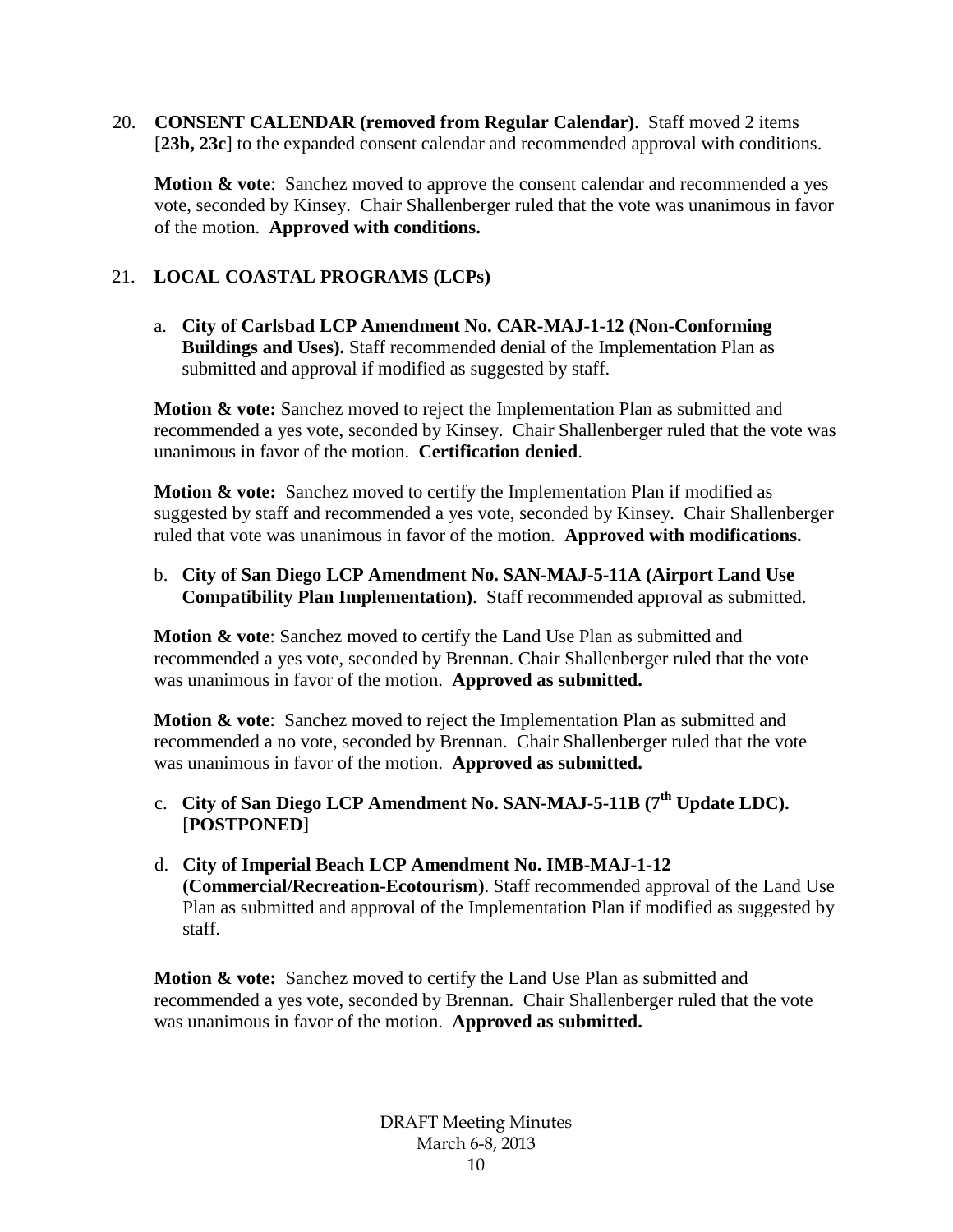**Motion & vote**: Sanchez moved to reject the Implementation Plan as submitted and recommended a yes vote, seconded by Brennan. Chair Shallenberger ruled that the vote was unanimous in favor of the motion. **Certification denied.**

**Motion & vote**: Sanchez moved to certify Implementation Plan if modified as suggested and recommended a yes vote, seconded by Brennan. Chair Shallenberger ruled that the vote was unanimous in favor of the motion. **Approved with modifications.**

#### e. **City of Imperial Beach LCP Amendment No. IMB-MAJ-3-12 (Medical Marijuana)**. Staff recommended approval as submitted.

**Motion & vote**: Sanchez moved to reject the Implementation Plan as submitted and recommended a no vote, seconded by Zimmer. Chair Shallenberger ruled that the vote was unanimous in opposition to the motion. **Approved as submitted.**

## f. **City of San Diego LCP Amendment No. SAN-MAJ-5-12 (Outdoor Lighting Regulations). Time Extension.**

**Motion & vote**: Sanchez moved to grant the time extension for up to one year and recommended a yes vote, seconded by Brennan. Chair Shallenberger ruled that the vote was unanimous in favor of the motion. **Approved.**

## 22. **NEW APPEALS**.

- a. **Appeal No. A-6-NOC-12-5 (Sorrento Valley Holdings,** San Diego) [**POSTPONED**]
- b. **Appeal No. A-6-OCN-12-54 (Revx Pacific North,** Oceanside) Staff recommended that the Commission determine that the appeal did not raise substantial issue on the grounds on which the appeal was filed.

**Motion & vote:** Brennan moved to determine that the appeal raised no substantial issue on the grounds on which the appeal was filed and recommended a yes vote, seconded by McClure. The roll call vote was 8 in favor [Bochco, Brennan, Garcia, Groom, McClure, Mitchell, Zimmer, Shallenberger] and 4 opposed [Blank, Burke, Kinsey, Sanchez]. **No Substantial Issue found.**

c. **Appeal No. A-6-OCN-12-55 (Evergreen Hebron,** Oceanside) Staff recommended that the Commission determine that the appeal did not raise substantial issue on the grounds on which the appeal was filed.

**Motion & vote**: Brennan moved to determine that the appeal raised no substantial issue on the grounds on which the appeal was filed and recommended a yes vote, seconded by McClure. The roll call vote was 11 in favor [Blank, Bochco, Brennan, Burke, Garcia, Groom, Kinsey, McClure, Mitchell, Zimmer, Shallenberger] and 1 opposed [Sanchez]. **No Substantial Issue found.**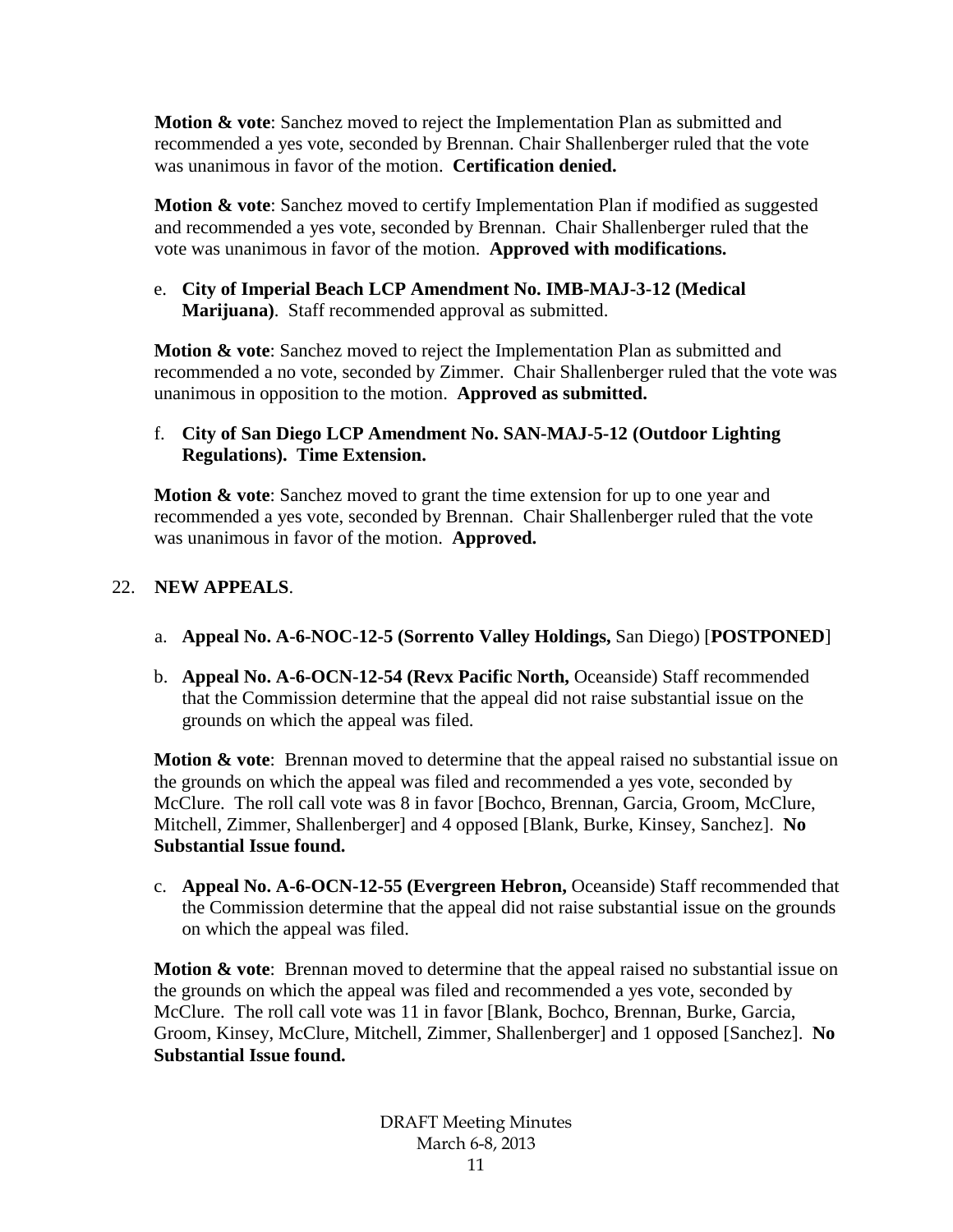d. **Appeal No. A-6-OCN-12-56 (Revx Pacific South**, Oceanside) Staff recommended that the Commission determine that the appeal did not raise substantial issue on the grounds on which the appeal was filed.

**Motion & vote**: Brennan moved to determine that the appeal raised no substantial issue on the grounds on which the appeal was filed and recommended a yes vote, seconded by McClure. The roll call vote was 11 in favor [Blank, Bochco, Brennan, Burke, Garcia, Groom, Kinsey, McClure, Mitchell, Zimmer, Shallenberger] and 1 opposed [Sanchez]. **No Substantial Issue found.**

e. **Appeal No. A-6-PSD-13-5 (Sunroad Enterprises**, San Diego) [**POSTPONED**]

# 23. **COASTAL PERMIT APPLICATIONS**.

- a. **Appeal No. A-6-ENC-11-73 (Gordon**, Encinitas) [**POSTPONED**]
- b. **Application No. 6-12-041 (Lampl & Baskin**, Encinitas) Moved by staff to the expanded consent calendar. **Approved with conditions.**
- c. **Application No. 6-12-081 (Lonsdale**, San Diego Co.) Moved by staff to the expanded consent calendar. **Approved with conditions.**

The Commission recessed for the day at 1:00 p.m.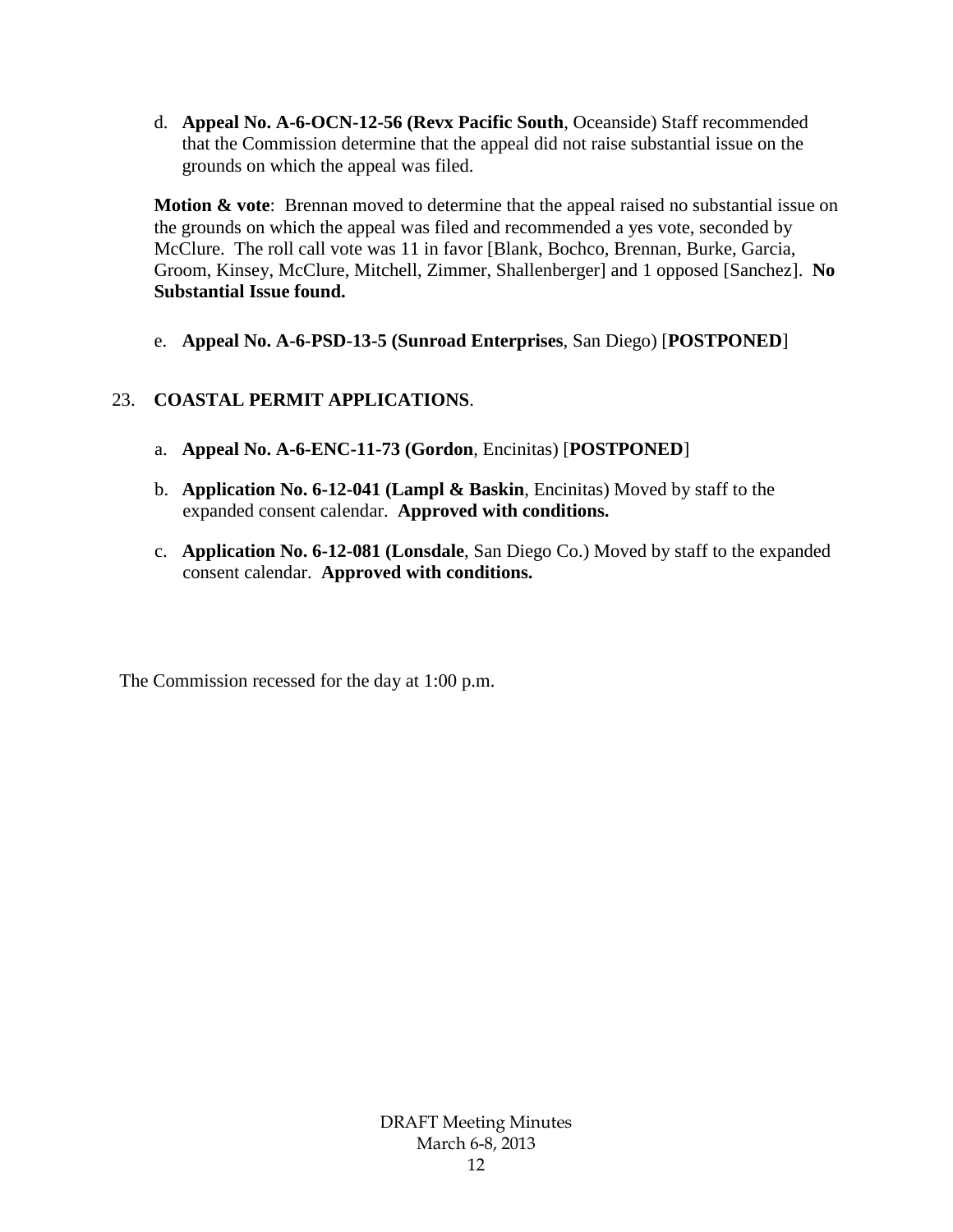## **FRIDAY, MARCH 8, 2013**

- 1. **CALL TO ORDER**. The meeting of the California Coastal Commission was called to order at 8:30 a.m. by Chair Shallenberger.
- 2. **ROLL CALL**. Present: Chair Shallenberger, Vice Chair Kinsey, Bochco, Brennan, Garcia, McClure, Sanchez, Zimmer. Mitchell arrived at 8:45 a.m.. Non-voting: April. Absent: Blank, Burke, Groom.

## 3. **AGENDA CHANGES.**

4. **GENERAL PUBLIC COMMENT**. Members of the public addressed the Commission on various issues affecting the coast.

# **NORTH COAST DISTRICT**

5. **DEPUTY DIRECTOR'S REPORT**. Report by Deputy Director Dettmer on permit waivers, emergency permits, immaterial amendments & extensions, LCP matters not requiring public hearings, and on comments from the public. There being no objection, Chair Shallenberger ruled that the Commission concurred.

# **ENERGY, OCEAN RESOURCES AND FEDERAL CONSISTENCY**

- 6. **ENERGY, OCEAN RESOURCES and FEDERAL CONSISTENCY**. Report by Deputy Director Dettmer on permit waivers, emergency permits, immaterial amendments & extensions, negative determinations, matters not requiring public hearings, and status report on offshore oil & gas exploration & development. There being no objection, Chair Shallenberger ruled that the Commission concurred.
	- a. **Revision to Platform Hidalgo's Development and Production Plan.** Briefing. No action taken.
- 7. **CONSENT CALENDAR (removed from Regular Calendar)**. Staff moved one item [**8a**] to the expanded consent calendar and recommended approval with conditions.

**Motion & vote:** Kinsey moved to approve the consent calendar and recommended a yes vote, seconded by Brennan. Chair Shallenberger ruled that the vote was unanimous in favor of the motion. **Approved with conditions.**

### 8. **COASTAL PERMIT APPLICATIONS**.

a. **Application No. E-13-001 (Venoco, Inc.,** Santa Barbara Co.) Moved by staff to the expanded consent calendar. **Approved with conditions.**